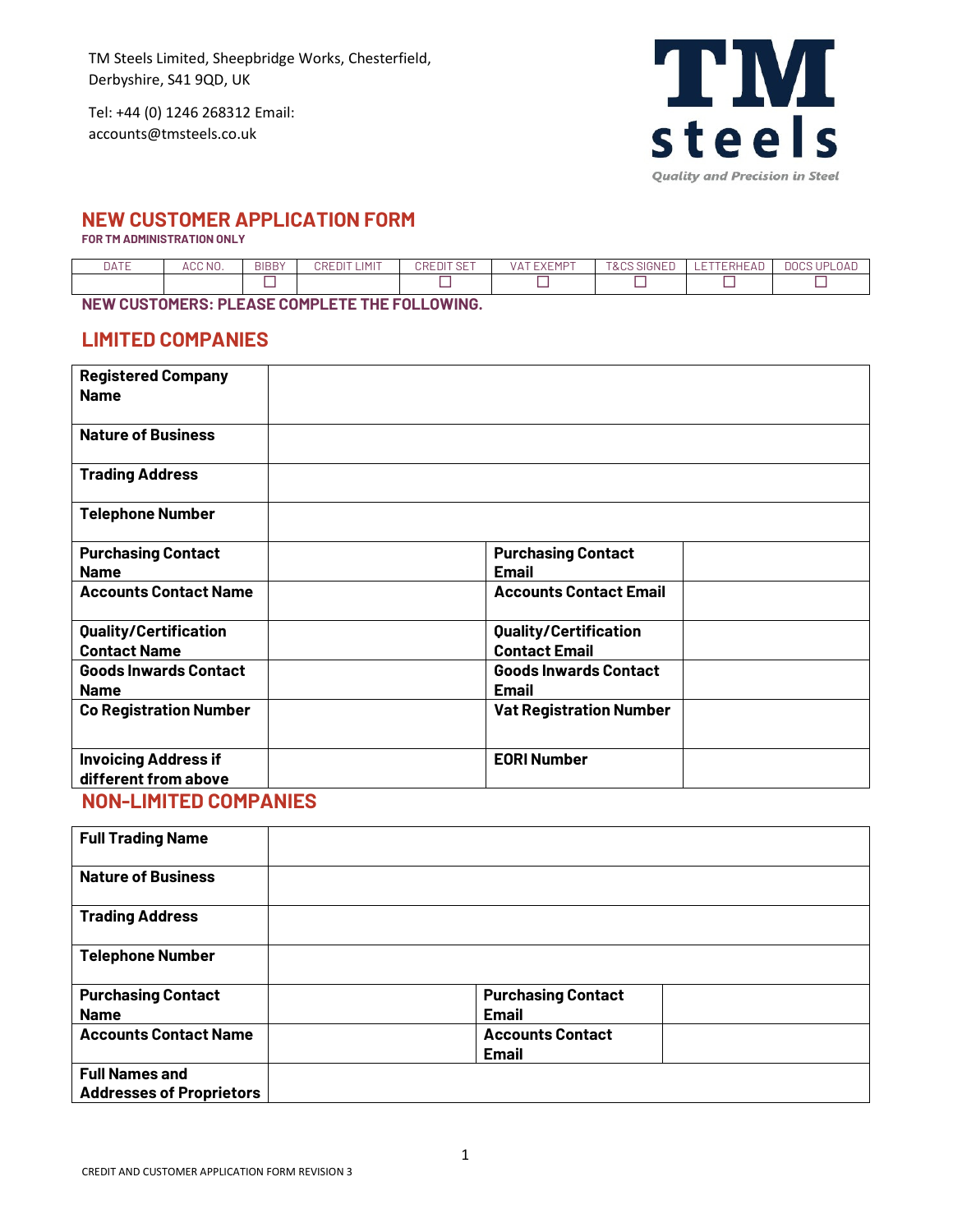Tel: +44 (0) 1246 268312 Email: accounts@tmsteels.co.uk



# **NEW CUSTOMER APPLICATION FORM**

## **TRADE REFERENCES**

| <b>Trade Reference 1</b><br><b>Trade Reference 2</b> |                     |
|------------------------------------------------------|---------------------|
| <b>Company Name</b>                                  | <b>Company Name</b> |
| <b>Address</b>                                       | <b>Address</b>      |
| <b>Telephone</b>                                     | <b>Telephone</b>    |
| <b>Email</b>                                         | <b>Email</b>        |

## **BANK DETAILS**

| <b>Name of Bank</b>   |  |
|-----------------------|--|
| <b>Account Name</b>   |  |
| <b>Bank Address</b>   |  |
| <b>Sort Code</b>      |  |
| <b>Account Number</b> |  |

# **TERMS AND CONDITIONS**

### 1. **COMPANY UNDERTAKING**

The Company shall use all reasonable endeavours to supply the best possible service using its resources and facilities to the best effect within any agreed time or budget constraints.

### 2. **ESTIMATES**

A) Estimates for the supply of goods and services by the Company are by way of invitation only. The Company reserves the right to withdraw or vary any estimates without prior notice. A contract will only come into being once the Company has accepted an order, and will be expressly subject to these Conditions of Business. The Company shall be entitled but not bound to accept verbal or written instructions from the Customer or any person who appears to the Company to be acting on behalf of the Customer. Written confirmation of verbal instructions may be required.

B) All Conditions or terms referred to in any order or stipulated by the Customer will have no effect, save those in writing by the Company.

### 3. **PRICES**

all prices quoted by the Company for sales are exclusive of VAT and similar taxes, and unless specifically stated are exclusive of export/import duties incurred in the supply of materials. The Company reserves the right to make additional charges in respect of extra costs, charges and expenses incurred by the Company and caused by or arising out of:

i. The Customer supplying necessary materials that are a) of unsound material or below the agreed standard or in any way unsuited to their purpose, or b) delivered to the Company after the agreed date.

ii. Charges, changes and additions ordered by the Customer after the acceptance of the Company's estimates, proposals and schedule.

iii. Increase in costs or materials, equipment or services necessary for completion of the supply of the Company's services or increases in costs as a result of other circumstances relevant to the completion of the supply of such services.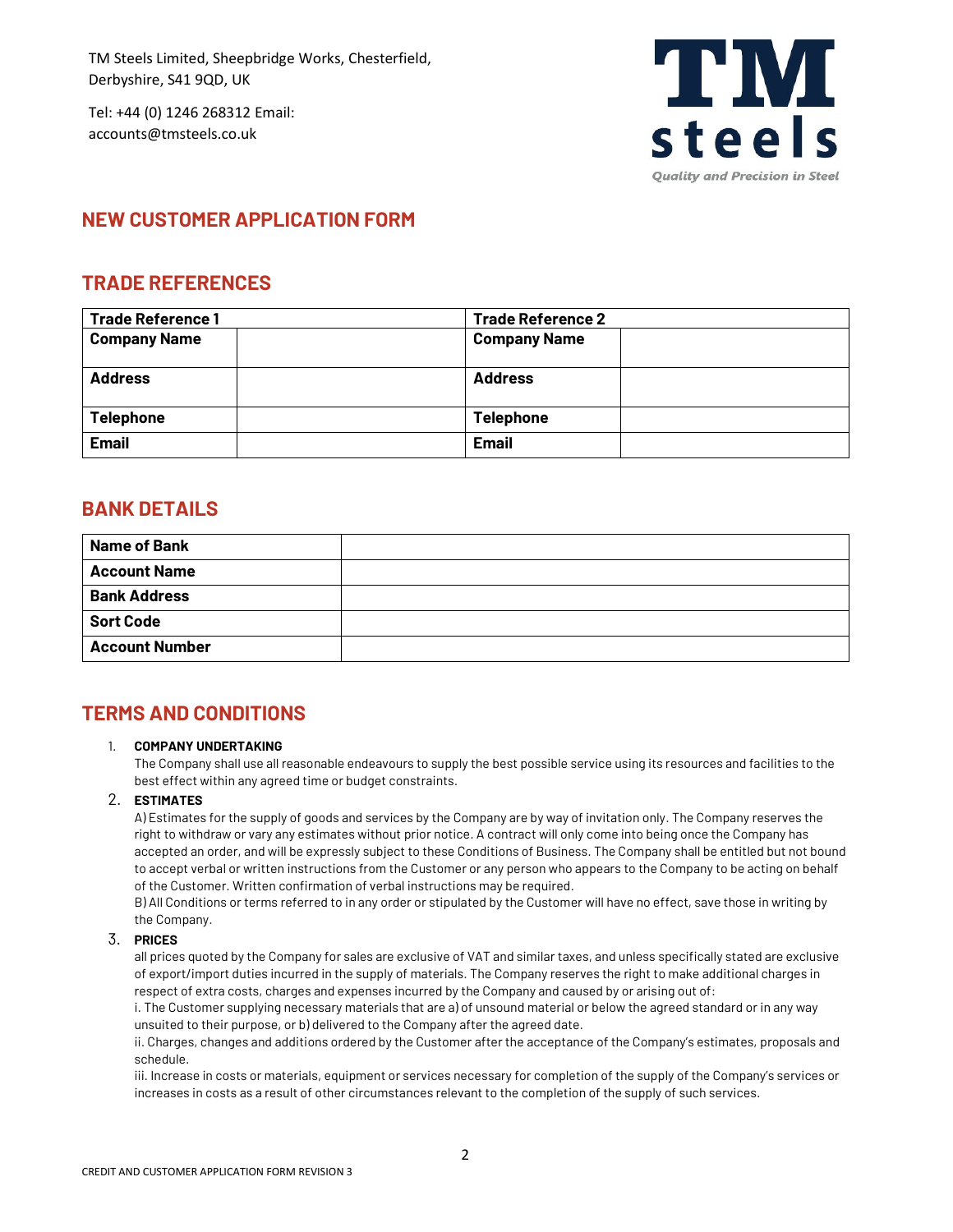Tel: +44 (0) 1246 268312 Email: accounts@tmsteels.co.uk



## **NEW CUSTOMER APPLICATION FORM**

### 4. **WARRENTY and INDEMNITY**

A) Unless otherwise agreed by the Company in writing, goods sold by the Company are sold without warranty or condition as to their quality or fitness for any purposes and no agent or representative of the Company has any authority to make any representation or warranty except a Director of the Company. Such representation or warranty must be in writing and signed by him/her.

B) The Customer shall indemnify the Company and hold it harmless against all costs, claims, damages, demands and expenses which may be incurred by or made against the Company by any third party in connection, directly or indirectly, with the supply of the Company's goods in accordance with the Customer's instructions, whether written or verbal.

#### 5. **DELIVERY and COMPLETION DATES**

A) Any dates given for the delivery of goods or the carrying out of services are only approximate, unless otherwise previously stated in writing. Whilst the Company will endeavour to meet any required customer delivery date/schedule, the Company will not be liable for the consequences of, or any consequential loss arising from any delay in the delivery or performance, or any failure to deliver or perform.

B) No such delay as envisaged in paragraph 5a herein shall entitle the Customer to reject any delivery or part thereof, or to repudiate the contract or order.

C) In the event of the Company being delayed or hindered in performing the contract by reason of the Customer's failure to promptly give any instructions reasonably required by the Company, the time for performance of the contract shall (without prejudice to any right of the Company to treat the contract as repudiated by reason of such failure) be extended for a period equal to that which elapsed between the Company requiring and receiving such instructions.

### 6. **DELAYED ACCEPTANCE**

If for any reason the Customer is not able to take delivery of the goods when the same are due and ready for delivery by the Company, then the Company may arrange for storage of the goods at the Customer's own risk. The Customer is then liable to the Company for any costs (including insurance) incurred in arranging the storage of the goods. This is without prejudice to the Company's other rights in respect of non-acceptance and non-payment of goods by a Customer.

### **7. CANCELLATION**

You may not cancel the order unless we agree in writing. If the order is cancelled (for any reason) you are then to pay us for all stock (finished or unfinished) and any processing/subcontractor costs and loss of profit which we may have incurred as a result of producing the order. We may then hold the stock (or to which we are committed) for the order. We may suspend or cancel the order, by written notice if; you fail to pay us any money when due (under the order or otherwise); you become insolvent; or you fail to honour your obligations under these terms.

### 8. **TERMS OF PAYMENT**

Subject to approval by the Company of credit, all accounts are due for payment no later than the payment date specified on the invoice, in all other cases, payment for goods or services must be received by the Company before delivery or performance.

Where deliveries are to be spread over a period, each consignment shall be invoiced on despatch, and each months invoice will be treated as a separate account for payment purposes. There is no right to the purchaser to offset any costs incurred by the purchaser against payments due to the Company without agreement in writing by the Company.

The Company reserves the right to charge interest at 3% above NatWest Bank PLC lending rate on the amount of any invoice which is not paid by the Customer by the due date.

The Company shall also be entitled to suspend further deliveries and work on both the same order and any other order, without prejudice to any other right of cancellation or recovery the Company may have, until payment or satisfactory security for payment has been received.

### 9. **RISK**

unless the contract otherwise expressly stipulates, risk in the goods passes from the Company to the Customer upon despatch from their premises; the Company accepts no liability for any loss in transit. Any Claims in this regard must be made against the carrier.

#### 10. **TITLE**

Not withstanding that risk in the goods passes in accordance with clause 8 herein, title to the property in the said goods will always remain vested in the Company until payment in full for the same has been received by the Company. Until title to the goods has passed to the Customer, the Customer shall keep the Company's goods separate and readily identifiable as the Company's property.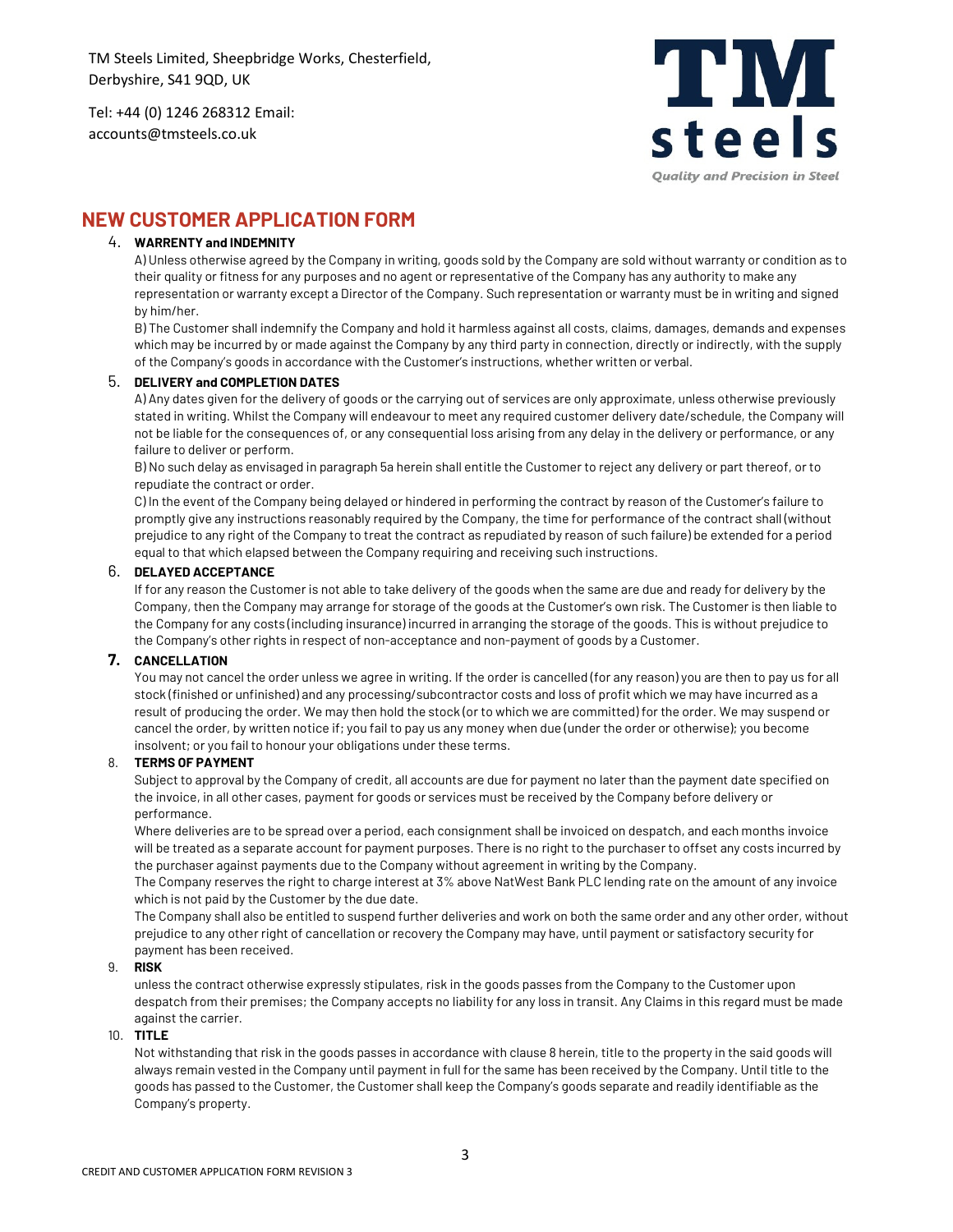Tel: +44 (0) 1246 268312 Email: accounts@tmsteels.co.uk



## **NEW CUSTOMER APPLICATION FORM**

i. If payment is overdue in whole or in part, the Company may without affecting its other rights or remedies recover or resell the said goods or any part of them and may enter the premises of the Customer by its servants or agents for that purpose. ii. Such payment shall become overdue immediately upon commencement of any act or proceedings in which the Customers solvency is involved.

iii. Nothing herein shall prevent the Customer reselling or transferring the goods to a third party in the ordinary course of business, but in such event the Customer will:

a) Incorporate clause 9 herein into such contract with a third party

b) Be deemed to sell or transfer the goods as agents for the Company

c) Be deemed to receive and hold any monies received for the account of the Company, and forthwith deliver the same to the Company

d) Undertake to enter the premises of a third party to reclaim the said goods immediately upon payment from the third party becoming overdue.

### 11. **LIABILITY**

Goods sold by the Company shall be deemed to be in conformity with the contract unless a claim is made in writing by the Customer to the Company within 14 days after the delivery of the goods, and the Company's liability will be limited to the replacement of the goods or replacement of the price paid for them (including any transport, freight and insurance charges) and in neither sale nor purchase contracts shall the Company be liable for any consequential loss of profit alleged to have been suffered by the Customer.

#### 12. **TOLERANCE and TESTS**

#### Test Certificates

a) The Company will supply test certificates in respect of goods required by the purchaser to be supplied to a particular specification but shall not be obliged to carry out any tests to the goods other than those specified in such specifications. b) The test certificates supplied by the Company shall be conclusive as to the results of the testing sample of the goods but the Company gives no warranty that:

i. The sample which has been tested is typical or representative of the whole of the goods

ii. If the test were repeated in respect of the whole of the goods the results would be the same in respect of either the whole or any particular part or parts of the goods.

c) If the Purchaser considers that the goods supplied do not correspond with the details and specifications shown in the test certificates, or are not in accordance with the order placed, the purchaser shall only entitled to credit in respect thereof if:

i. The Purchaser shall within 48 hours of delivery of the goods have notified the Company of the matter, specifying the precise nature of the problem;

ii. The goods are in their original state at the time of leaving the Company's premises and are undamaged, free from corrosion and have not been worked or machined in any way.

If the reason why the goods supplied are unsuitable is as a result of an error on the part of the Purchaser, the Company shall not be obliged to give credit for the goods or accept their return, unless it is in its own absolute discretion decides to do so, and in such circumstances the Company shall impose such terms (including the making of a handling charge) as it thinks fit for the return of such material.

#### 13. **COPYRIGHT**

Unless otherwise agreed, the Company alone owns and retains all rights, title and interest in the nature of copyright, design right, all other matters in the nature of intellectual property rights, and all rights to apply for statutory and any other protection throughout the world for the full term of any jurisdiction in all material (including without limitation designs, documents and source code) produced by the Company when tendering for or in connection with or pursuant to a Customer's commission or request. All material in which the Company reserves rights shall be available for use by the Customer only in respect of the particular service or purpose specifically contracted for and shall not be used by the Customer for any other purpose at any time except with the prior written agreement or on such terms as may be prescribed by the Company. The Customer shall not reproduce, sell, give away, let, hire, assign, licence or otherwise deal in respect of material in which the Company has rights pursuant to this clause.

#### 14. **CONFIDENTIALITY**

The content of any design, document, source code or other service produced by the Company, whether tendering for or pursuant to the Customer's commission and whether or not used in the final such service, shall be treated as having been disclosed to it in confidence and accordingly the Client shall not disclose, duplicate, reproduce, sell, give away, let, hire, assign, licence or otherwise use the same except with the prior written agreement of and on such terms as may be prescribed